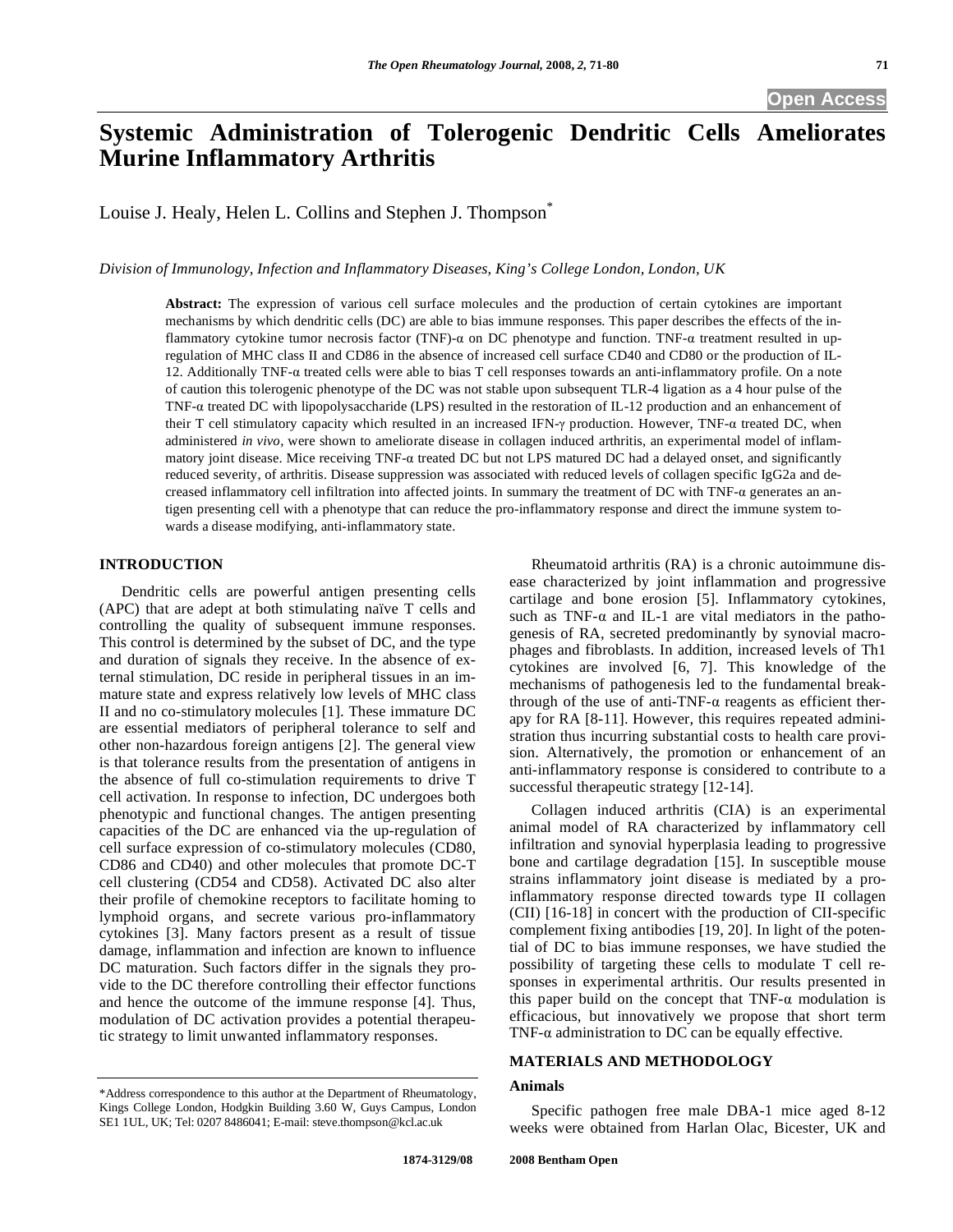were conventionally housed and fed *ad libitum*. All experiments were performed according to UK Home Office guidelines.

## **Generation and Culture of Bone Marrow Derived Dendritic Cells**

 Bone marrow (BM) derived DC were generated as previously described [21]. Briefly, BM cells were harvested from the femura and tibia of both hind legs and cultured in RPMI 1640 (Gibco, Paisley, UK) containing 10% FCS (Harlan Sera-Lab, Leicestershire, UK), 1% HEPES buffer, 4mM L-glutamine (GIBCO-BRL, Life Technologies, Paisley, UK) 100 IU/ml benzyl penicillin (Sigma Chemical Co., Poole, UK), 100μg/ml streptomycin sulphate (Sigma), and 20ng/ml of GM-CSF (Peprotech, London, UK). After 7 days DC were harvested and left untreated or matured with 1μg/ml of lipopolysaccharide (LPS) (*E. coli* derived; Sigma) or 500U of TNF- $\alpha$  (Peprotech) for 4h. Where indicated, DC were pulsed for 4h with 40μg/ml of OVA (Sigma), 1μg/ml LPS or a synthetic peptide containing the immunodominant epitope of type II collagen (CIIp; corresponding to amino acids 259-270; Alta Bioscience**,** Birmingham**,** UK). DC were washed extensively, and either phenotyped by flow cytometry and their cytokine production assessed, or were injected into mice.

## **Flow Cytometry**

Unstimulated, LPS matured or TNF- $\alpha$  treated DC were defined by phenotypic analysis for expression of CD11c, CD40, CD80, CD86 and MHCII. In addition, the production of IL-12 by DC was assessed by intracellular staining. Briefly, cells were incubated with 2μM of Golgi-stop (Sigma) for 4h, washed, re-suspended in staining buffer (Phosphate buffered saline (PBS) containing 2% foetal calf serum (FCS) and 2% bovine serum albumin), and incubated with anti-CD11c for 30 minutes on ice. Cells were fixed in fixation buffer (PBS containing 4% paraformaldehyde (PFA); pH 7.4-7.6) for 20 minutes at room temperature and washed twice in permeabilization buffer (PBS containing 2% FCS and 0.5% saponin). Cells were re-suspended in staining buffer and incubated with phycoerythrin (PE)- conjugated anti-mouse IL-12/IL-23 (p40) for 30 minutes at room temperature prior to washing and analysis. All antibodies were directly labeled and obtained from BD PharMingen (BD PharMingen, San Diego, CA) and used at dilution of 1:200 except anti-IL-12 which was used at 1:100. Cells were analyzed by flow cytometry using Cell Quest software (FACScan; BD PharMingen). In the cultures 75- 80% of the cells stained positive for CD11c.

## **Injection of Antigen Loaded DC**

 Groups of mice were injected subcutaneously (sc) at the base of tail with  $1 \times 10^6$  DC that had been LPS or TNF treated and pulsed with ovalbumin (ova) or CIIp. Control mice received injections of PBS. Ten days later, spleen and draining lymph nodes were removed, single cell suspensions prepared in  $\alpha$ -MEM (Cambrex Bioscience) supplemented with 4mM L-glutamine (GIBCO-BRL), 100U/ml benzyl penicillin (Sigma), 100μg/ml streptomycin sulphate (Sigma),  $5 \times 10^{-5}$  M 2-mercaptoethanol (Sigma) and 20 mM HEPES buffer (Sigma) and 0.5% fresh normal mouse serum

(NMS). Cells were incubated at 37°C in a humidified atmosphere of 5%  $CO<sub>2</sub>$  in 1ml cultures in 48 well plates (ICN Biomedicals) at a concentration of 2.5 x  $10^6$  cells/ml, and stimulated with 80μg/ml of OVA or CIIp. Three days later cell proliferation and cytokine production were analysed.

## **Proliferation Assays**

 For the analysis of proliferation by spleen and lymph node cells, 100μl samples from each culture were transferred to a 96 well round bottomed plate (Nunclon, Denmark) and pulsed for 16h with  $0.5 \mu \text{Ci/ml}$  of  $\text{[^{3}H]}$ -thymidine (specific activity 25Ci/mMol; Amersham International Ltd, Amersham, UK). Cells were harvested onto glass filter mats (Wallac, Turku, Finland) using a Mach III Harvester 96 (Tomtec. Orange, USA), and the incorporation of  ${}^{3}H$ thymidine was measured in counts per minute (cpm) using a liquid scintillation counter (Microbeta plus: Wallac).

## **Cytokine Production**

 Cytokine production by cultured spleen and lymph node cells was measured by a previously described cell based ELISA protocol (CelELISA) [22]. Briefly, 100μl samples were harvested from cultures on the indicated day, and incubated for an additional 24h in 96 well plates (Maxisorb Immunoplates, Nunc Ltd, Rosklide, Denmark) previously coated overnight at 4°C with monoclonal anti-cytokine Ab. After washing, bound cytokines were detected by the addition of biotinylated anti-cytokine monoclonal Ab directed to non-overlapping epitopes. Coating Ab were rat anti-mouse IL-4 (Clone 11B11), IL-5 (Clone TRFK5), IFN-γ (Clone R4-6A2) and IL-10 (Clone JES5-SXCI). Detection Ab were IL-4 (Clone BVD6-24G2) IL-5 (Clone TRFK4), IFN- $\gamma$ (Clone XMG1.2) and IL-10 (Clone JES5-2A5). Streptavidin-horse radish peroxidase (HRP) reagent (Sigma) and 3,3,5,5'-tetramethylbenzidine were used as the enzyme and substrate respectively. The reaction was stopped with 2M  $H<sub>2</sub>SO<sub>4</sub>$  and the plates read at 450nm. The levels of each cytokine in the samples were determined by regression analysis from a standard curve constructed using recombinant cytokine (IL-4, IL-5, IFN-γ, IL-10). All Ab/recombinant cytokines were from PharMingen, BD except IL-10 (Biosource International, USA).

## **Measurement of Type II Collagen Antibody Responses**

 Serum levels of anti CII Ab were measured by standard ELISA. Briefly, 96 well high binding plates (Greinerbioone, UK) were coated with murine CII (20μg/ml) for 1h at 37°C and blocked with 10% FCS for 1h at room temperature. Sera were diluted to 1/10,000 and incubated at 37°C for 2h. After washing, bound Ab was detected by incubating the plates with HRP-conjugated anti-mouse IgG or antimouse IgG isotype Ab (IgG1 or IgG2a; all from Serotec, UK). Thereafter plates were washed, incubated with 100μl/well of O-phenylenediamine dihydrochloride (Sigma) diluted in citric-phosphate buffer, the reaction stopped by adding 50μl/well of 2M sulphuric acid and the plates read at 492nm. Antibody units for murine CII were determined using a reference serum created from pooled sera of arthritic mice. This serum was assigned an arbitrary level of 100 units of antigen specific Ab.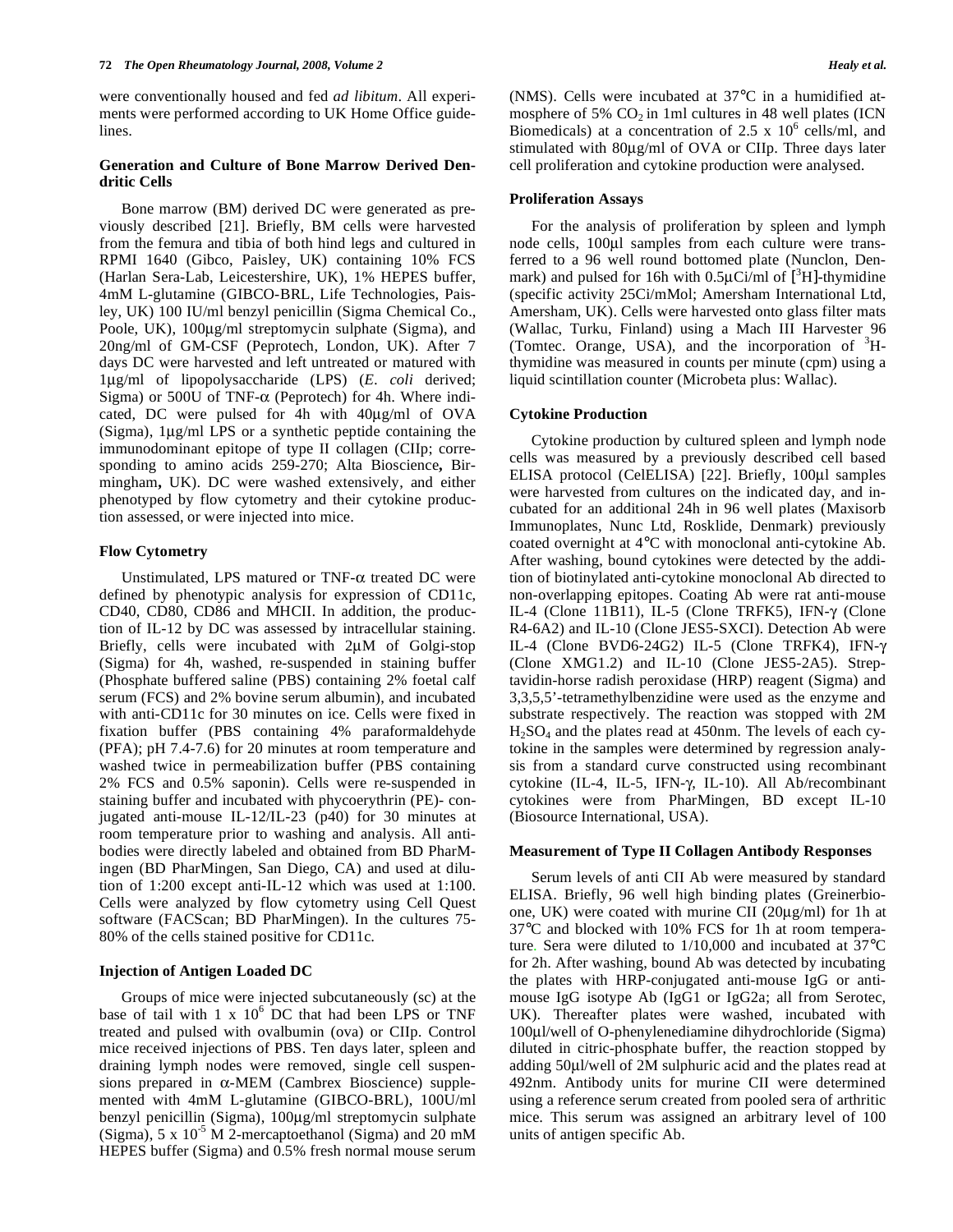#### **Induction of Arthritis**

 Type II collagen was prepared from bovine nasal septum as previously described [23]. CII was dissolved in 0.1M acetic acid at 4°C at a concentration of 4mg/ml. DBA-1 mice were injected intradermally (id) at the base of the tail with 100μl of CII emulsified in an equal volume of complete Freunds adjuvant (CFA; Difco, UK). On day 21, mice received a booster injection id at the base of the tail with 100μl of collagen in incomplete Freunds adjuvant (Sigma). Mice were scored for clinical signs of arthritis in the limb joints by macroscopic examination twice weekly. Arthritis severity in each paw was graded according to the established scoring system [24, 25],  $0 =$  no arthritis,  $1 = 1$  inflamed digit,  $2 = 2$  inflamed digits and/or erythema and mild swelling of the footpad,  $3 = 2$  digits and footpad inflamed,  $4 =$  all digits and footpad inflamed. An arthritis score for each mouse was calculated by summing the scores for each paw. Scoring was conducted blind by an independent investigator.

#### **Therapy of CIA with DC**

 Groups of 8 mice were injected sc at the base of the tail with 1 x  $10^6$  untreated; LPS or TNF- $\alpha$  treated DC 3 days before immunization with CII in CFA and again 3 days before the booster immunisation. Control mice received injections of PBS at these 2 time points. Mice were scored for clinical signs of disease until day 40.

#### **Histology**

 Hind paws were collected and fixed in 4% PFA and decalcified in 15% EDTA and 30% glycerol. Tissue was then dehydrated in a gradient of alcohols, paraffin embedded

sectioned at 5μm, mounted on glass slides and stained with hematoxylin and eosin.

#### **Statistical Analysis**

 Results were compared using the Mann Whitney test. P values of < 0.05 were considered significant.

#### **RESULTS**

## Phenotype of, and Cytokine Production by, TNF- $\alpha$ **Treated DC**

 Initial experiments investigated the response of DC to incubation with the inflammatory cytokine TNF- $\alpha$  or LPS. DC cultured from BM precursor cells in GM-CSF for 7 days and treated for 4 hours with LPS or TNF- $\alpha$  were assessed for their cell surface phenotype and ability to produce IL-10 and IL-12. A large proportion of the BM cells were positive for CD11c  $($  > 75%) indicating that these cells were of a DC phenotype (data not shown). As illustrated in Fig. (**1**), un-stimulated DC expressed MHC class II, CD80 and CD86 but limited CD40. Compared with unstimulated cells, LPS treated DC displayed elevated levels of CD80 and CD86, and a marginal increase in MHC Class II and CD40. In contrast, TNF- $\alpha$  treated DC displayed greatly elevated levels of MHC class II and CD86, a marginal increase in CD80 but no up-regulation of CD40. Additionally, cytokine production by the differentially stimulated DC also varied. In response to LPS stimulation DC produced enhanced levels of IL-10 and an increase in the percentage of cells expressing IL-12. However, upon treatment with TNF-  $\alpha$  the quantity of IL-10 produced and the expression of IL-12 was the same as that produced by unstimulated DC (Fig. 2). In summary, the major differences between  $TNF-\alpha$ 



**Fig. (1). Phenotype of TNF-α treated DC.** DC were unstimulated, activated with LPS (1μg/ml for 4h) or treated with TNF-α (500U/ml for 4h) and analyzed by flow cytometry for cell surface expression of MHC class II, CD40, CD80 and CD86. Filled histograms represent isotype matched control antibody staining. Numbers indicate MFI of stained cells. Data shown is representative of 2 separate experiments.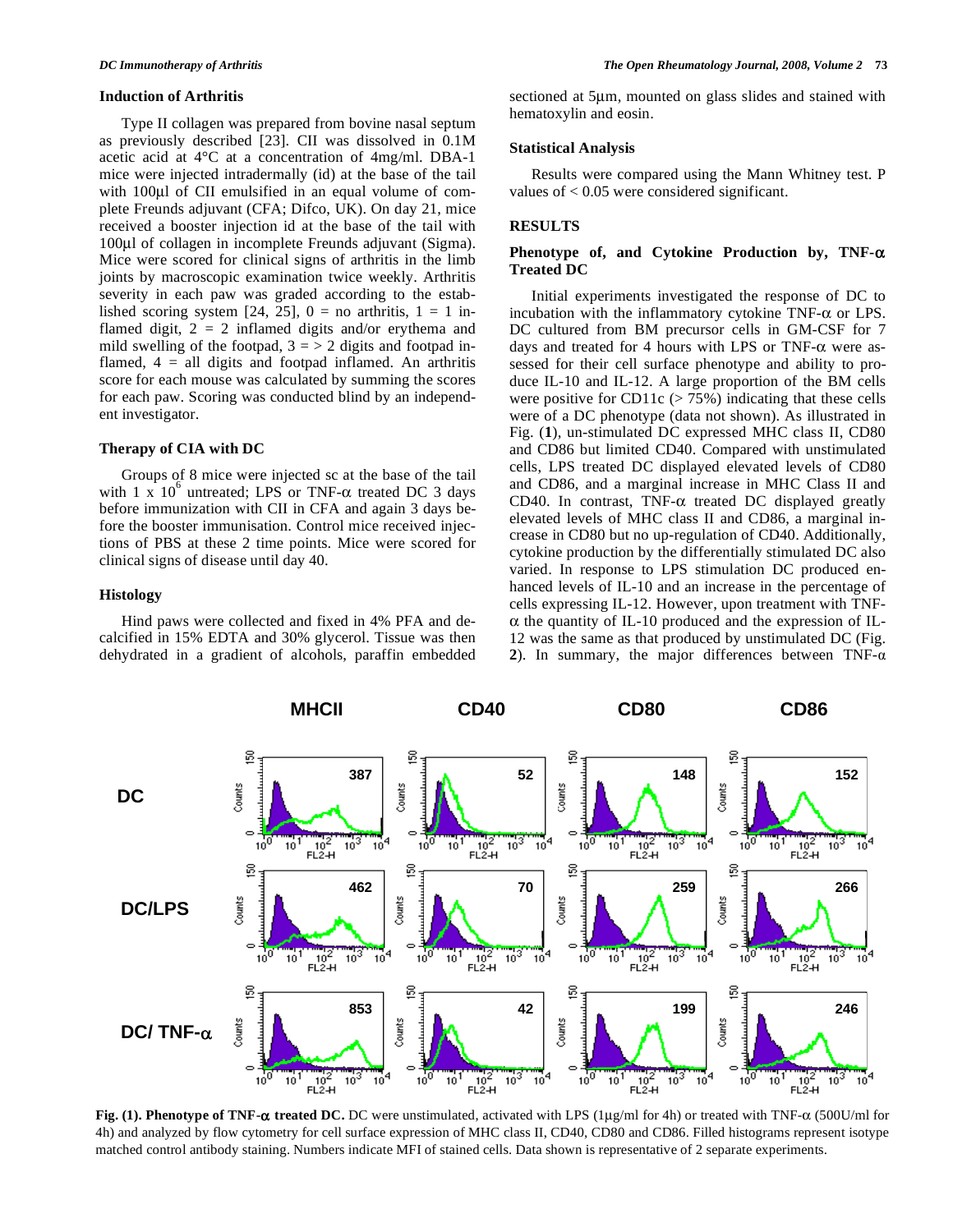

**Fig. (2). Cytokine production by TNF-** $\alpha$  **treated DC.** Unstimulated, LPS activated (1μg/ml for 4h) or TNF- $\alpha$  treated DC (500U/ml for 4h) were analyzed for the production of IL-12 and IL-10. (**A**) DC were stained for cell surface expression of CD11c and intracellular IL-12 and analyzed by flow cytometry. Quadrants were set using isotype control staining. Values indicate the percentage of cells in each quadrant. (**B**) Supernatants from the unstimulated, LPS activated or TNF- $\alpha$  treated DC were tested for IL-10 production by ELISA. Data shown are mean IL-10 production from duplicate samples and are representative of 2 separate experiments.

treated DC and LPS activated DC are greatly elevated MHCII expression and reduced CD40 and CD80 expression concomitant with failure to secrete IL-12. Together, these findings indicate that the signals delivered through TNF- $\alpha$ or LPS differ in their ability to stimulate up-regulation of surface molecules and cytokine production by DC.

# **TNF- Treated DC Bias T Cells Towards an Anti-Inflammatory Phenotype**

 In order to investigate the antigen presenting function of each of the DC types *in vivo*, mice were injected with LPS activated or TNF- $\alpha$  treated DC that had been pulsed with the immunodominant epitope corresponding to amino acids 259-270 of collagen (CIIp) or OVA. Ten days after immunization, cells from spleen and lymph nodes were assessed for their responses to restimulation with OVA or CIIp. Cells from mice that had received CIIp pulsed DC, regardless of their pretreatment, failed to respond to CIIp, suggesting that BM-DC are poor antigen presenting cells for CIIp *in vivo*  (Fig. **3A**) confirming the *in vitro* observations by Holmdahl and colleagues [26]. However, spleen and lymph node cells were capable of vigorous proliferation to the T cell mitogen Con A (data not shown) thus demonstrating their viability. By contrast, both LPS activated and TNF- $\alpha$  treated DC

were clearly capable of presenting OVA *in vivo* as cells from mice that were injected with OVA pulsed DC proliferated in response to antigen *in vitro* (Fig. **3B**). The quality of the immune response generated by the differentially treated DC was assessed by measuring the levels of cytokines produced by spleen and lymph node cells stimulated with OVA *in vitro*. The production of the Th2- associated cytokine IL-4 was below the detection limit of the assay for all groups tested. However, as illustrated in Fig. (**3C**) cells from mice that had received OVA pulsed TNF- $\alpha$  treated DC produced higher levels of IL-10 as compared to cells derived from mice receiving OVA pulsed LPS matured DC although this difference did not reach statistical significance. However, cells from mice receiving antigen pulsed TNF- $\alpha$  treated DC produced significantly less IFN- $\gamma$  than cells derived from mice injected with LPS matured DC (Fig. **3D**). These results indicate that TNF- $\alpha$  treated DC bias the resulting immune response towards an anti-inflammatory phenotype as characterized by significantly lower IFN- $\gamma$  production and elevated levels of IL-10.

In a separate experiment,  $TNF-\alpha$  treated DC were pulsed with LPS for an additional 4h and were subsequently assessed for their ability to secrete IL-12 (by intracellular cytokine staining) and were also used to stimulate T cells.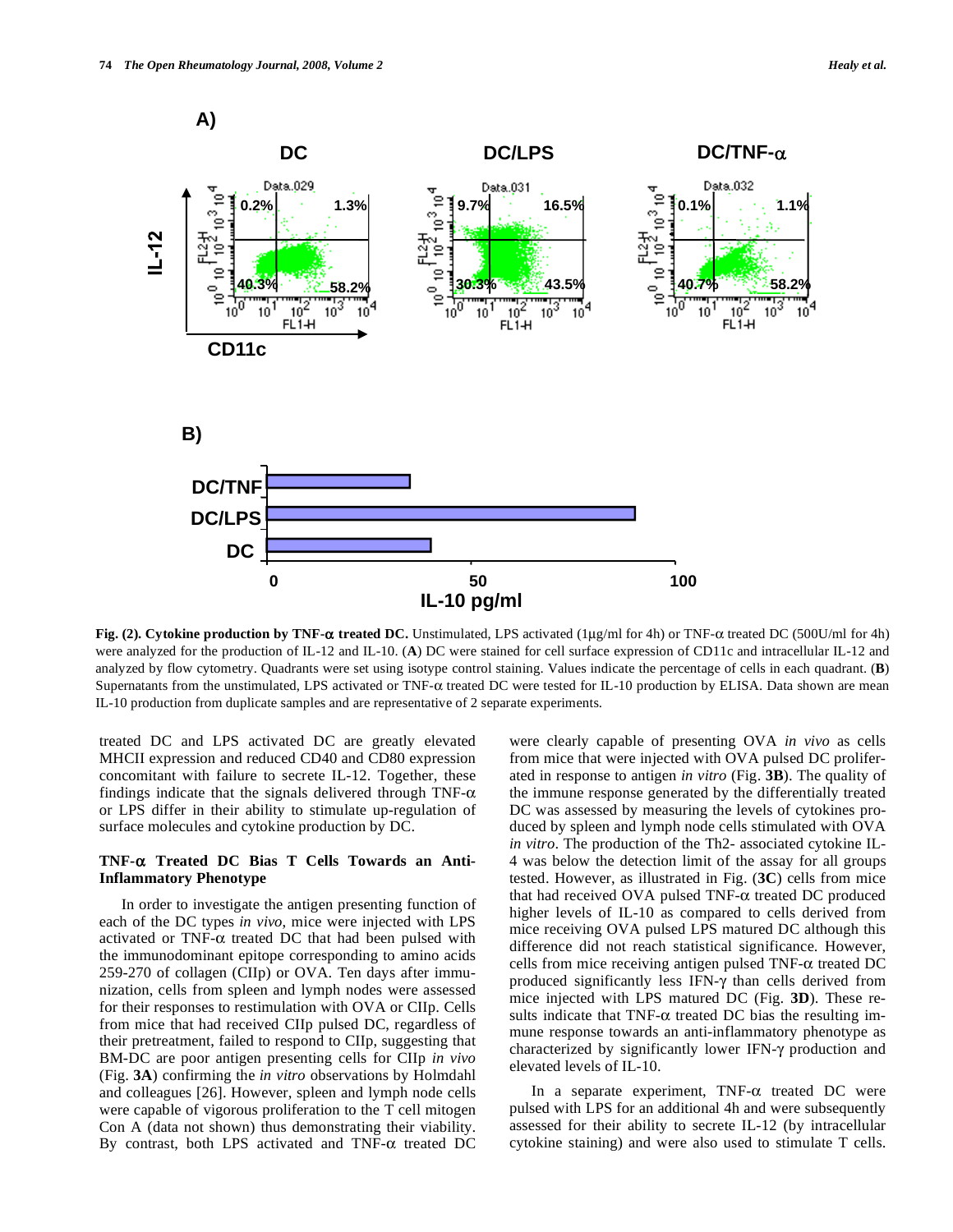

**Fig. (3). TNF- treated DC bias T cells towards an anti-inflammatory phenotype.** Groups of mice were injected sc at the base of tail with 1 x 10<sup>6</sup> DC that had been LPS activated or TNF treated and pulsed with CIIp (A) or Ova (B). Control mice received injections of PBS. Ten days later, spleen and draining lymph nodes were removed. Cell cultures were prepared and stimulated with CIIp (**A**) or ova (80μg/ml)  $(B, C, D)$ . After 4 days proliferation was assessed and cytokine production (IFN- $\gamma$ , and IL-10) measured. Bars represent the mean  $\pm$  SEM ( $* = p < 0.05$  by Mann Whitney test).

This pulsing of TNF- $\alpha$  treated DC with LPS was carried out to determine whether their ability to enhance antiinflammatory cytokine production could be overridden by other potent inflammatory stimuli (danger signals). Interestingly, the production of IL-12 varied markedly between differentially stimulated DC. As observed previously the % of IL-12 producing DC in cultures that were stimulated with TNF- $\alpha$  (5%), was again comparable to the low level observed in untreated cells (4%; Table **1**). By contrast to these baseline levels the proportion of IL-12 producing cells was again increased in cultures of DC that were matured with LPS (13%). Strikingly, the subsequent incubation of TNF- $\alpha$ treated DC with additional LPS resulted in a marked increase in the percent of IL-12 producing cells (68%). In addition, when these DC were used to stimulate T cells the

response observed was increased proliferation and enhanced IFN-y production compared to T cells stimulated with TNF- $\alpha$  treated DC that were not exposed to additional LPS (Table **1**). These findings demonstrate that LPS is able to stimulate TNF- $\alpha$  treated DC to produce IL-12 and that the anti-inflammatory cytokine enhancing properties of TNF- $\alpha$ treated DC is lost.

## **Immunotherapy of Murine Inflammatory Arthritis**

 Collagen induced arthritis is established by a proinflammatory response directed towards CII and the production of antigen-specific complement fixing Ab. Skewing the immune system towards a more anti-inflammatory CII response can prevent or interrupt CIA development. CIA therefore, represents an ideal model to investigate the dis-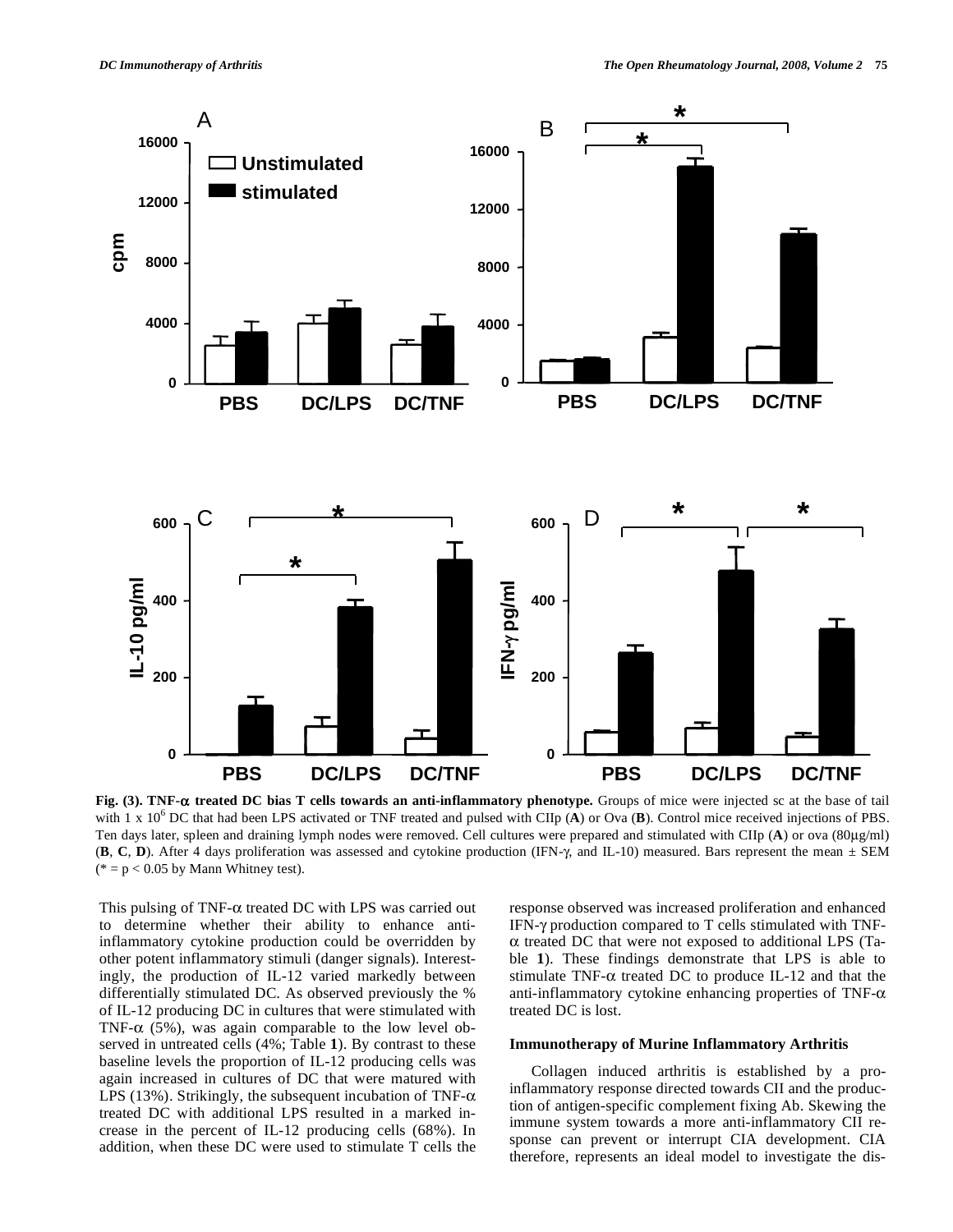| <b>DC</b> Treatment | % CD11c+, IL-12+ | $T$ Cell Stimulation (CPM $\pm$ SEM) | IFN- $\gamma$ Production (pg/ml $\pm$ SEM) |
|---------------------|------------------|--------------------------------------|--------------------------------------------|
| Untreated           | 4                | $3100 + 245$                         | $320 + 126$                                |
| LPS matured         | 13               | $21050 + 230$                        | $3840 + 355$                               |
| TNF- $\alpha$       |                  | $6465 + 322$                         | $1255 \pm 585$                             |
| TNF- $\alpha$ +LPS  | 68               | $22455 \pm 365$                      | $6215 \pm 245$                             |

**Table 1. Summary of DC Phenotype and Resulting T Cell Stimulatory Capacity** 

DC were untreated, matured with LPS (1μg/ml for 4h) or treated with TNF-α (500U/ml for 4h). In addition, TNF-α treated DC were pulsed for a further 4h with LPS (1μg/ml). DC were stained for cell surface expression of CD11c and intracellular IL-12 and analyzed by flow cytometry. Values in the first column represent the % of CD11c+ and IL-12+ cells. Data from a representative experiment (of 2 performed) are shown. Ova primed T-cells (>90% CD3+ by flow cytometry) were stimulated for 4 days with DC treated as above. DC were loaded with ova by pulsing 1 x 10<sup>6</sup> cells with 80 μg/ml of ova for 4h. The DC:T cell ratio was 1:20 in each test. The second column represents the proliferation of cells as measured by  $H^3$ -thymidine incorporation. The third column IFN- $\gamma$  production as measured by CelELISA. Values are mean and SEM of 3 experiments.

ease modulating capacity of TNF- $\alpha$  treated DC bearing in mind the caveat that the stability of the DC phenotype *in vivo* is unknown. Previous studies have shown that DC are poor APC for CII [26-28]. We were able to confirm these observations (data not shown) and also demonstrate the inability of DC to efficiently present CIIp (Fig. **3A**). In light of these findings, the capacity of unpulsed  $TNF-\alpha$  treated DC to modulate disease in CIA was investigated. For this purpose unstimulated, LPS activated or TNF- $\alpha$  treated DC were injected 3 days prior to immunization with CII in CFA and again 3 days before the booster immunization. Mice that were injected with TNF- $\alpha$  treated DC had a delayed onset of arthritis compared to those injected with PBS, unstimulated DC or LPS activated DC (Fig. **4A**). A lower incidence of arthritis in the group of mice given TNF- $\alpha$ treated DC occurred for up to 32 days post CII/CFA injection. Notably at day 29, considerable protection was still observed in the TNF- $\alpha$  treated DC group, whereas at this time point all control mice had developed arthritis. Moreover, in addition the mean severity score was significantly reduced in the TNF- $\alpha$  treated DC mice at day 29 and remained statistically significantly less than all other groups throughout the course of the experiment (Fig. **4B**). In the mice that had received  $TNF-\alpha$  treated DC the mean clinical score reached at the end of the experiment was  $6.25 \pm 0.59$ compared with  $11.63 \pm 0.70$  for mice injected with PBS. These results are supported by histology of the affected joints. Sections from PBS injected mice demonstrated pannus formation, significant cellular infiltration of soft tissue and cartilage erosion (Fig. **4C**). In contrast, joints from mice receiving TNF- $\alpha$  treated DC appeared relatively unaffected (Fig. **4D**). These results clearly demonstrate the capacity of TNF- $\alpha$  treated DC to modulate disease in CIA.

## **Reduced CII Specific IgG2a in Sera Obtained from Mice Injected with TNF-α Treated DC**

 Potential mechanisms responsible for disease modulation in mice injected with TNF- $\alpha$  treated DC were investigated. At the end of the disease study, cytokine production by and proliferative responses of spleen and lymph node cells were not statistically different between any of the treatment groups (data not shown). However, CII specific Ab production was clearly skewed in mice injected with TNF- $\alpha$  treated DC. Total CII specific IgG Ab titres were similar in all groups (Fig. **5A**). By contrast, levels of anti CII IgG2a were significantly lower in sera from mice that



**Fig. (4). Immunotherapy of murine inflammatory arthritis.** Groups of 8 mice were injected sc at the base of tail with  $1 \times 10^6$  untreated, LPS activated or TNF- $\alpha$  treated DC 3 days prior to immunization with CII in CFA and again 3 days before the booster immunisation. Control mice received injections of PBS. Mice were scored for clinical signs of disease until day 40. (**A**) The % of mice with arthritis in each group over time. (**B**) The mean arthritis severity score in each group over time.  $* = p < 0.05$  by Mann Whitney test. (C) Transverse section through stifle joint of PBS treated mouse stained with H&E demonstrating inflammatory cell infiltration. (**D**) Transverse section through stifle joint of TNF- $\alpha$  treated DC injected mouse indicating much reduced cellular infiltration. Magnification x10.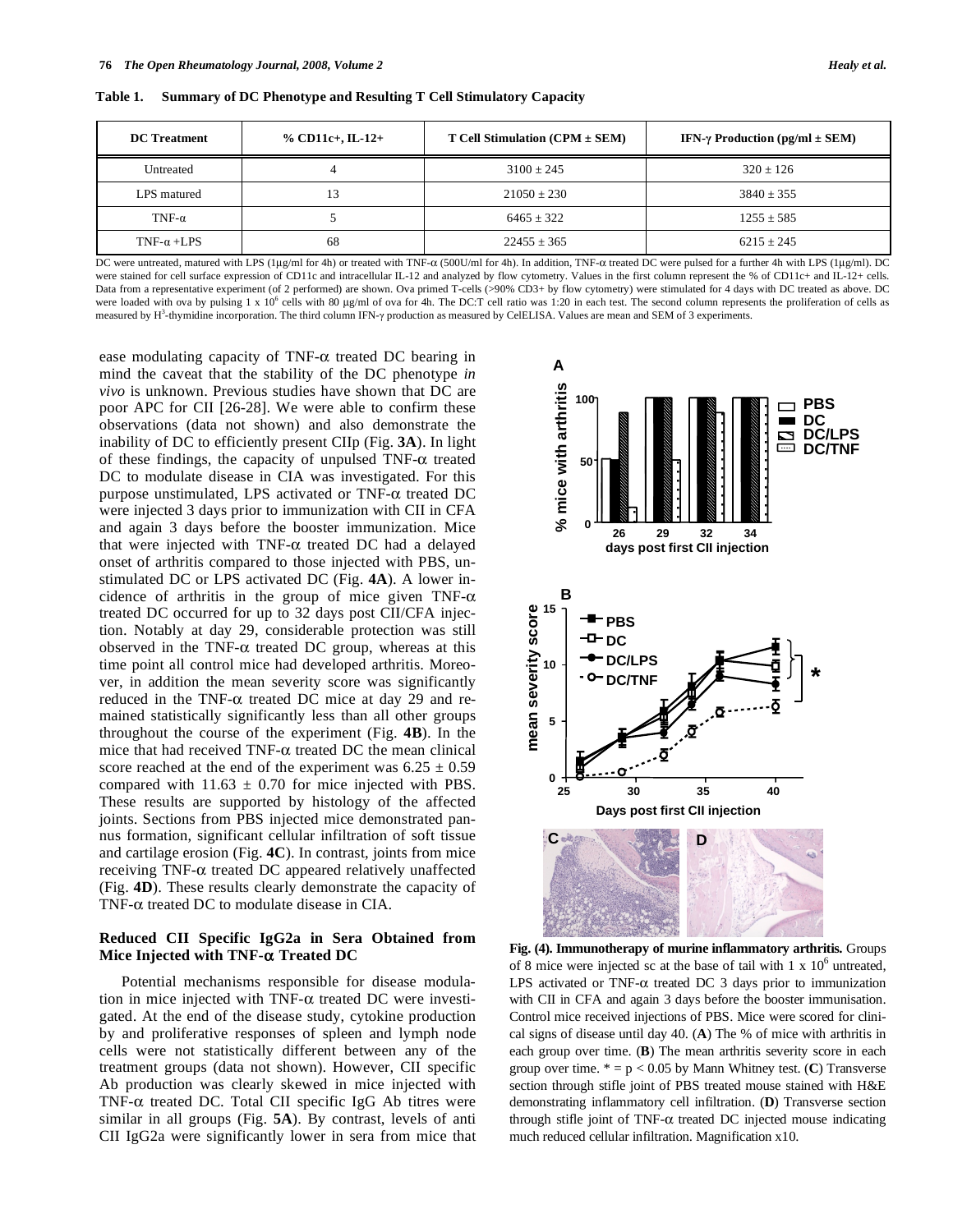received TNF- $\alpha$  treated DC, whilst levels of IgG1 remained at equivalent levels to control animals (Fig. **5B**, **C**). Together, these data indicate treatment of mice with  $TNF-\alpha$ treated DC alters the isotype of the antigen specific Ab produced.



**Fig. (5). Reduced CII specific IgG2a in sera obtained from**  mice injected with TNF- $\alpha$  treated DC. Sera were collected at termination of the disease study, and levels of CII specific antibody determined by ELISA. (**A**) Total IgG. (**B**) IgG2a isotype. (**C**) IgG1 isotype. The antibody units reflect the relative amounts of CII specific antibody compared to a standard control serum (pooled sera from arthritic mice). This standard represented 100 units of antigen specific antibody. Levels of IgG2a and IgG1 have been normalised against amounts of total IgG detected in each sample. Values are the mean  $(n=8/\text{group}) \pm \text{SEM}$  (\* = p < 0.05 by Mann Whitney test).

#### **DISCUSSION**

 In order to efficiently activate naïve T cells, DC must up-regulate their expression of both MHC and costimulatory molecules. This is achieved following exposure to various signals provided by inflammatory cytokines and pathogen derived products [29]. Results presented here confirm that exposure to LPS results in full activation of DC, as indicated by high levels of MHC Class II, CD80 and CD86 and the production of IL-12. In contrast, DC that were treated with TNF- $\alpha$  failed to increase cell surface CD40 and CD80 or produce IL-12. However, CD86 was up-regulated and notably MHC class II expression was considerably higher than that observed in LPS treated DC. This suggests

that the antigen presenting capacity of  $TNF-\alpha$  treated cells is not impaired however their ability to orchestrate a proinflammatory T cell response may be reduced due to the lack of production of IL-12.

Our studies show that  $TNF-\alpha DC$  were poor APC for the synthetic peptide containing the immunodominant sequence of type II collagen. This is consistent with previous studies indicating that in contrast to macrophages, which can effectively activate CII specific T cells, DC elicited poor T cell responses [26-28]. However, DC were able to process and present OVA and the resulting T cell responses differed depending on the prior treatment of the DC. Specifically TNF- $\alpha$  treated DC were able to bias T cells towards an antiinflammatory phenotype, indicated by higher production of IL-10 and decreased production of IFN-y. This cytokine profile is consistent with the observations that TNF- $\alpha$ treated DC do not secrete IL-12 which is essential for the development of a Th1 response. Moreover, the IL-10 measured cannot be derived from the DC themselves, as they produce less than 50 pg/ml as illustrated in Fig. (2B). Supporting the idea that  $TNF-\alpha$ , in addition to its well established pro-inflammatory role, displays immunomodulatory properties is the recent work of Kim *et al.* who demonstrated that administration of exogenous TNF- $\alpha$  significantly downmodulated the severity of adjuvant arthritis in Lewis rats and decreased the IFN- $\gamma$  secretion in response to a peptide derived from a disease-related antigen [30] Additionally, in comparison to LPS treated DC, proliferative responses induced by TNF- $\alpha$  treated cells were slightly decreased which may reflect their reduced expression of the co-stimulatory molecules CD80 and CD40. However, the tolerogenic phenotype and function of  $TNF-\alpha$  treated DC is lost when such cells are incubated with LPS suggesting that the cells are not in a fully activated state and are not resistant to maturation when exposed to additional stimulation.

 Based on these findings it is difficult to predict the outcome of the immune response after the administration of such cells into mice with arthritis as they may be unable to maintain their regulatory activity in the presence of ongoing inflammation, or endogenous danger signals and may indeed exacerbate the disease.

 In spite of this cautionary note, the ability of these partially activated TNF- $\alpha$  treated DC to counteract the pathogenic response associated with experimental inflammatory arthritis was assessed. The administration of TNF- $\alpha$  treated DC resulted in delayed onset of arthritis and a reduced severity of disease. These results are consistent with Toes and colleagues who generated a population of TNF- $\alpha$  DC with a similar surface phenotype and cytokine profile [31]. Our findings differ from previous studies in which these cells were shown to suppress disease in other models of autoimmune diseases, including CIA, [31-33] in that these were established only when TNF- $\alpha$  treated DC were loaded with the appropriate autoantigenic peptide. However, our data are consistent with the recent report that plasmid-modulated DC, not loaded with antigen, were able to suppress the development of CIA [34]. Jaen *et al.* also reported that LPSmatured DC could effectively prevent arthritis progression and additionally Lau *et al.* recently reported that LPSactivated DC could in fact give rise to CD62L-expressing regulatory T cells [34, 35]. These observations appear to be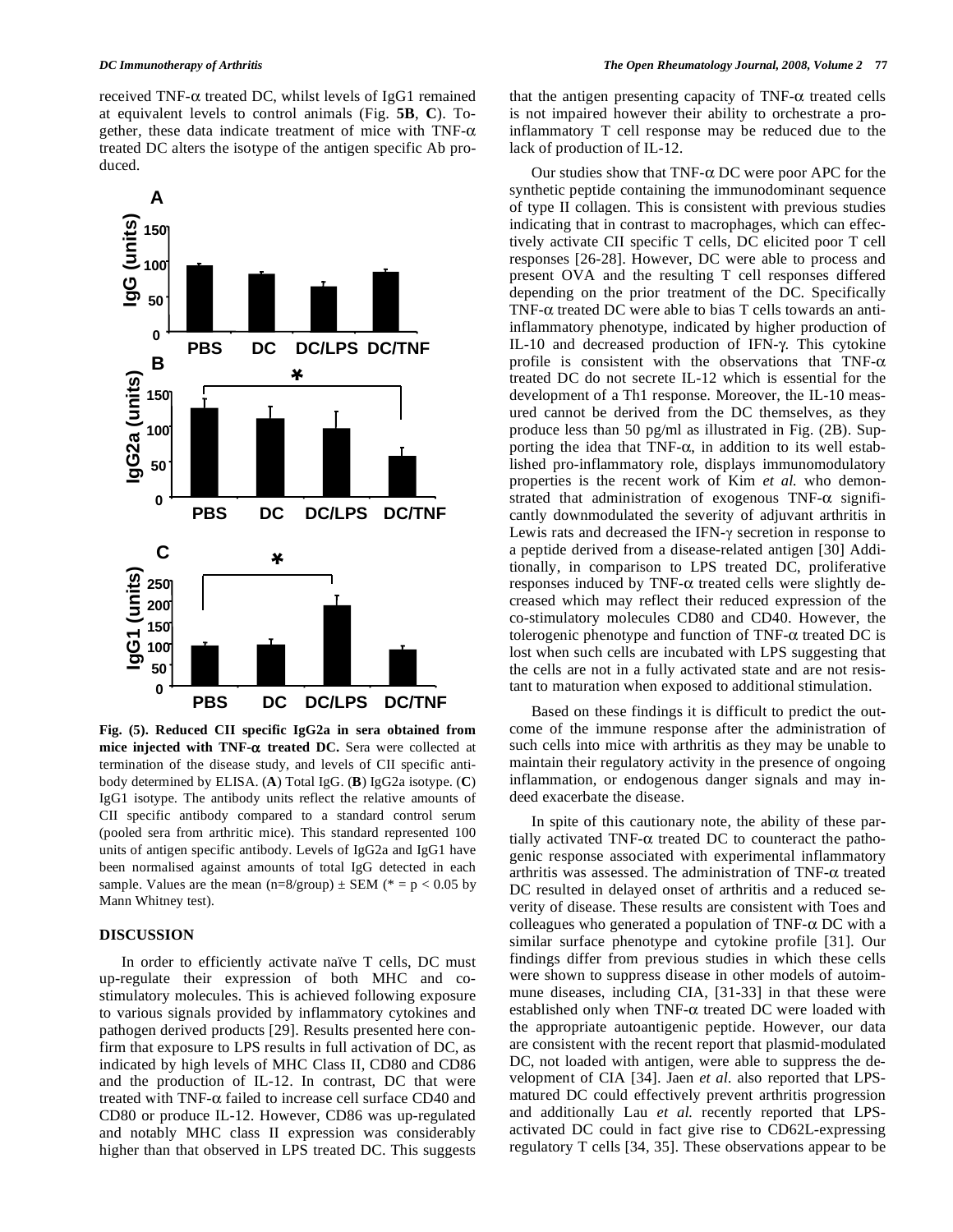in direct contrast to our data presented here where injection of LPS-matured DC into mice led to a more rapid onset of symptoms. These contradictory results may be explained by the route or timing of DC delivery as in our studies the DC were given sc 3 days prior to disease induction, a protocol which we have shown leads to enhanced Th1 biasing, whereas in their studies Jaen *et al.* delivered the LPSmatured DC intraperitoneally 14 days after disease induction. This protocol has been demonstrated to induce populations of regulatory T cells which mediate the disease modifying effects [34].

 In our studies, amelioration of disease was achieved by the administration of TNF- $\alpha$  treated DC that had not been exposed to CII-peptide as they were poor APC for this antigen *in vitro*. Therefore the effect of peptide pulsed DC on the course of CIA was not tested. However we postulate that these DC have the potential to acquire collagen derived peptides or other antigens *in vivo* that have been processed by macrophages. Alternatively, they may have the ability to enhance regulatory T cell function as previously described [36, 37]. Therefore, TNF- $\alpha$  treated DC may have potential for the immunotherapy of chronic autoimmune diseases where the antigens involved in the underlying pathological process are not clearly defined.

The precise way in which TNF- $\alpha$  treated DC are able to ameliorate disease in CIA is not completely understood. One possibility is that the differential expression of cell surface molecules may account for the efficacy of these cells. Studies suggest that failure to provide a strong CD40 signal results in T cell tolerance [38, 39] and tolerance induction is prevented by the administration of agonistic anti-CD40 mAbs [40]. As TNF- $\alpha$  treated DC fail to up-regulate CD40, this may result in a tolerized antigen-specific T cell response. Additionally various studies have shown an essential role for IL-12 in the induction of CIA via the development of Th1 cells. In support of this, CIA is suppressed in IL-12 knockout mice and disease susceptibility restored via the administration of exogenous IL-12 [41]. The suppression of CIA in each case was associated with reduced production of IFN- $\gamma$  and CII specific IgG2a Ab. As we have demonstrated that TNF- $\alpha$  treated DC fail to produce IL-12 and consequently reduce antigen specific Th1 responses, this may in part explain their ability to suppress CIA.

 Numerous studies have reported the amelioration of CIA by reducing the pro-inflammatory cytokines required for disease induction [18, 42, 43] or by increasing regulatory cytokines during the early phase of disease [44-46]. Indeed, anti-TNF- $\alpha$  treatment is reported to enhance regulatory T cell activity in patients with rheumatoid arthritis [47]. However, in our experiments, T cell proliferation and cytokine production at the end of the disease study were not significantly different between any of the treatment groups suggesting that the effect of the TNF- $\alpha$  treated DC is relatively short-lived. A possible explanation for this finding is that T cell responses to CII are essential in the initiation of CIA and are less involved in later stages of disease. However the reduced levels of anti CII IgG2a detected in mice that were protected from disease reflects a shift in the balance of the pro-inflammatory/anti-inflammatory cytokines mediated via the tolerogenic DC at an earlier stage in disease development.

 Previous studies have shown that CII specific Ab are essential in the pathogenesis of CIA [48, 49] and in particular those of the complement fixing IgG2a isotype [19]. The Ab isotypes IgG2a and IgG1 differ in their ability to engage various effector mechanisms that are essential for the induction of disease in CIA. For example, the IgG2a isotype is more effective for complement activation and the triggering of IgG Fc receptors (Fc $\gamma$ R) than IgG1 [50]. Therefore the selective reduction in pathogenic IgG2a (as shown in this study) would be beneficial in counteracting disease development.

 During the course of rheumatoid arthritis, DC present in the inflamed joint would be exposed to elevated levels of TNF- $\alpha$ , and in light of our results expected to acquire a tolerogenic phenotype. This is plainly not the case. However a recent study demonstrated that DC activated via toll like receptor recognition of pathogen associated molecules adopted a fully mature phenotype with the ability to produce IL-12 and prime a Th1 response [51]. Consistent with this, studies presented here indicate that partially activated TNF- $\alpha$  treated DC can be induced to produce IL-12 via subsequent stimulation with LPS. As there are high levels of toll like receptors expressed in the rheumatoid joint [52, 53], signaling via these molecules, or via cytokines such as IL-1 which share common signaling pathways [54], could contribute to maintaining DC in a fully mature state, thus perpetuating a pro-inflammatory response and disease progression. Moreover recent clinical data suggest that DC isolated from patients with active RA are less able to secrete TNF- $\alpha$  when compared to healthy subjects perhaps indicating a failure to generate DC which can control unwanted pro-inflammatory T cell responses [55]. Alternatively, short term exposure to TNF- $\alpha$  may generate DC capable of expanding IL-10 producing (regulatory) T cells with the capacity to feedback and maintain DC in a semi-mature state. Future work will focus on the exact mechanism, and more specifically the site of action of TNF- $\alpha$  treated DC. However our findings have indicated that  $TNF-\alpha$  treated DC can modulate the course of RA, thus adding this autoimmune condition to the growing list of diseases with the potential to be controlled by DC immunotherapy [56, 57].

#### **CONCLUSIONS**

 Experiments presented in this study clearly illustrate the potential of TNF- $\alpha$  treated DC to ameliorate CIA. Although questions remain to be answered, with regard to the phenotype of the most potent DC population, the stability of the tolerogenic DC *in vivo* or the precise mechanism of their action, the immunotherapeutic strategy outlined here does not rely on pulsing of DC with antigen and therefore may be appropriate for use in the therapy of autoimmune diseases for which a single autoantigen has not been identified.

## **ACKNOWLEDGEMENTS**

 The authors thank Cath Hall for excellent technical assistance and Antonio Manzo, Department of Rheumatology, Guys Hospital, London for histological analysis. LH was funded by a postgraduate studentship from King's College London. Additional support was received from the Medical Research Council, UK.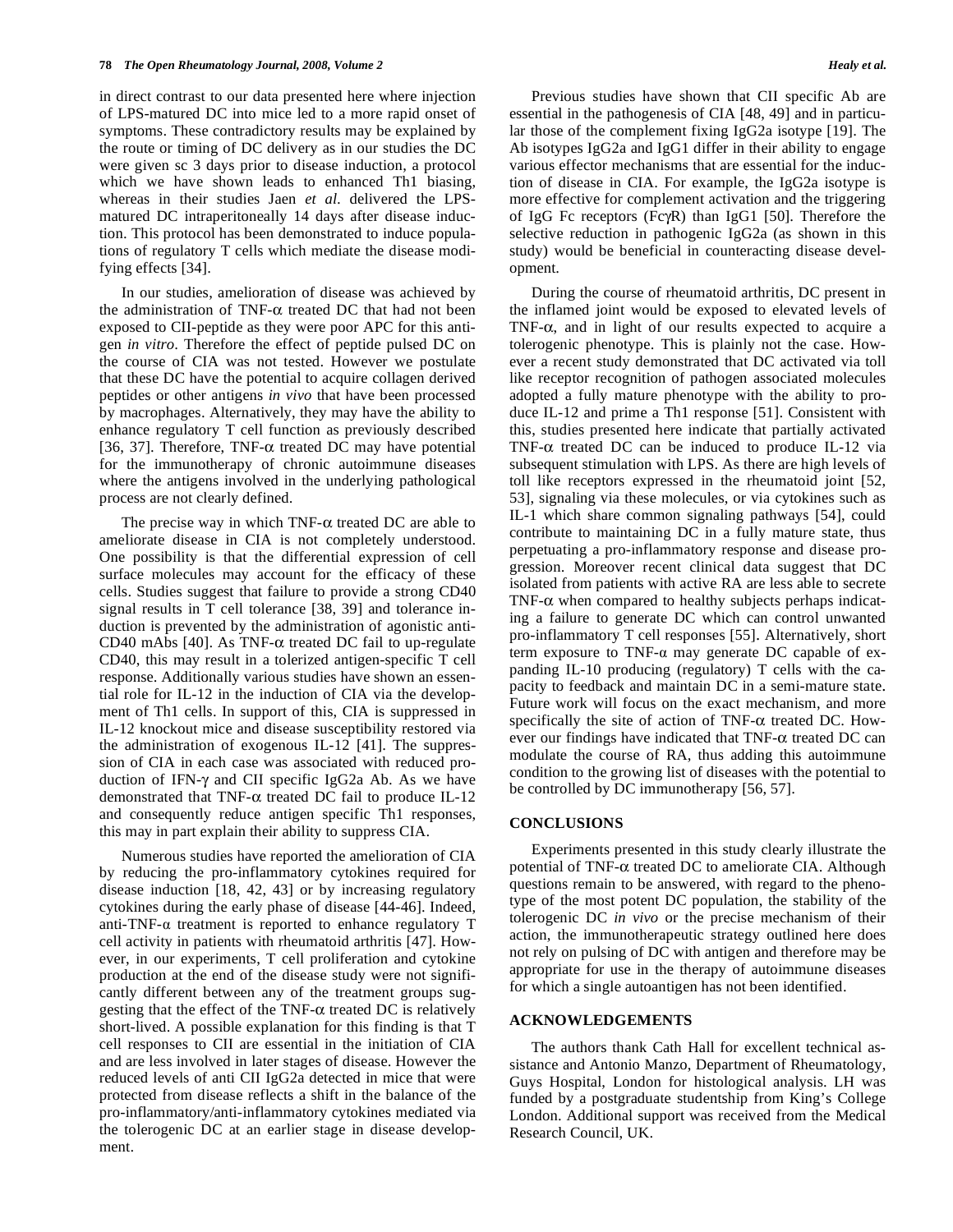#### **REFERENCES**

- [1] Mommaas A, Mulder AA, Out CJ, *et al*. Distribution of HLA class II molecules in epidermal Langerhans cells *in situ*. Eur J Immunol 1995; 25: 520-25.
- [2] Huang FP, Platt N, Wykes M, *et al*. A discrete subpopulation of dendritic cells transports apoptotic intestinal epithelial cells to T cell areas of the mesenteric lymph nodes. J Exp Med 2000; 191: 435-44.
- [3] Guermonprez P, Valladeau J, Zitvogel L, Thery C, Amigorena S. Antigen presentation and T cell stimulation by dendritic cells. Annu Rev Immunol 2002; 20: 621-27.
- [4] Kapsenberg ML. Dendritic-cell control of pathogen driven T-cell polarization. Nat Rev Immunol 2003; 3: 984-93.
- [5] Zvaifler NJ. The immunopathology of joint inflammation in rheumatoid arthritis. Adv Immunol 1973; 16: 265-336.
- [6] Firestein GS, Alvaro-Gracia JM, Maki R. Quantitative analysis of cytokine gene expression in rheumatoid arthritis. J Immunol 1990; 144: 3347-53.
- [7] Feldmann M, Brennan FM, Maini RN. Role of cytokines in rheumatoid arthritis. Annu Rev Immunol 1996; 14: 397-440.
- [8] Elliott MJ, Maini RN, Feldmann M, *et al*. Treatment of rheumatoid arthritis with chimeric monoclonal antibodies to tumor necrosis factor alpha. Arthritis Rheum 1993; 36: 1681-90.
- [9] Bathon JM, Genovese MC. The early rheumatoid arthritis (ERA) trial comparing the efficacy and safety of etanercept and methotrexate. Clin Exp Rheumatol 2003; 21: S195-97.
- [10] Maini R, St Clair EW, Breedveld F, *et al*. Infliximab (chimeric anti-tumor necrosis factor alpha monoclonal antibody) versus placebo in rheumatoid arthritis patients receiving concomitant methotrexate; a randomized phase III trial. Lancet 1999; 354: 1932-39.
- [11] Lipksy PE, van der Heijde DM, St Clair EW, *et al*. Anti-tumor necrosis factor alpha trial in rheumatoid arthritis with concomitant therapy study group; Infliximab and methotrexate in the treatment of rheumatoid arthritis. N Engl J Med 2000; 343: 1594-1602.
- [12] Constantin A, Loubet-Lescoulie P, Lambert N, *et al*. Antiinflammatory and immunoregulatory action of methotrexate in the treatment of rheumatoid arthritis; evidence of increased interleukin-4 and interleukin-10 gene expression demonstrated *in vitro* by competitive reverse transcription-polymerase chain reaction. Arthritis Rheum 1998; 41: 48-57.
- [13] Kang BY, Chung SW, Im SY, Choe YK, Kim TS. Sulfasalazine prevents T-helper 1 immune responses by suppressing interleukin-12 production in macrophages. Immunology 1999; 98: 98-103.
- [14] Dimitrova P, Skapenko A, Herrmann ML, Schleyerbach R, Kalden JR, Schulze-Koops H. Restriction of de novo pyrimidine biosynthesis inhibits Th1 cell activation and promotes Th2 cell differentiation. J Immunol 2002; 169: 3392-99.
- [15] Trentham DE, Townes AS, Kang AH. Autoimmunity to type II collagen: an experimental model of arthritis. J Exp Med 1977; 146: 857-68.
- [16] Doncarli A, Stasiuk LM, Fournier C, Abehsira-Amar, O. Conversion *in vivo* from an early dominant Th0/Th1 response to a Th2 phenotype during the development of collagen-induced arthritis. Eur J Immunol 1997; 27: 1451-58.
- [17] Mauri C, Williams RO, Walmsley M, Feldmann M. Relationship between Th1 and Th2 cytokine patterns and the arthritogenic response in collagen induced arthritis. Eur J Immunol 1996; 26: 1511-18.
- [18] Nakae S, Nambu A, Sudo K, Iwakura Y. Suppression of immune induction of collagen induced arthritis in IL-17 deficient mice. J Immunol 2003; 171: 6173-77.
- [19] Watson WC and Townes AS. Genetic susceptibility to murine collagen II autoimmune arthritis: proposed relationship to the IgG2 autoantibody sub-class response, complement C5, major histocompatibility complex (MHC) and non-MHC loci. J Exp Med 1985; 162: 1878-91.
- [20] Brand D, Marion T, Myers L, *et al*. Autoantibodies to murine type II collagen in collagen-induced arthritis. A comparison of susceptible and nonsusceptible strains. J Immunol 1996; 157: 5178-84.
- [21] Inaba K, Inaba M, Romani N, *et al*. Generation of large numbers of dendritic cells from mouse bone marrow cultures supplemented with granulocyte/macrophage colony-stimulating factor. J Exp Med 1992; 176: 1693-1702.
- [22] Beech JT, Bainbridge T, Thompson SJ. Incorporation of cells into an ELISA system enhances antigen-driven lymphokine detection. J Immunol Methods 1997; 205: 163-68.
- [23] Thompson HS, Staines NA. Gastric administration of type II collagen delays the onset and severity of collagen-induced arthritis. Clin Exp Immunol 1986; 64: 581-86.
- [24] Thompson HS, Harper N, Bevan DJ, Staines NA. Suppression of collagen induced arthritis by oral administration of type II collagen: changes in immune and arthritic responses mediated by active peripheral suppression. Autoimmunity 1993; 16: 189-99.
- [25] Rosloniec EF, Kang A, Myers LK, Cremer M. In: Coico R, Shevach E, Eds., Collagen induced arthritis. Current Protocols in Immunology. New York: Wiley & Sons 1996; 15.5.1.
- [26] Michaëlsson E, Holmdahl M, Engström Å, Burkhardt H, Scheynius A, Holmdahl R. Macrophages, but not dendritic cells, present collagen to T cells. Eur J Immunol 1995; 25: 2234-41.
- [27] Manoury-Schwartz B, Chiocchia G, Fournier C. Processing and presentation of type II collagen, a fabrillar autoantigen, by  $H-2<sup>q</sup>$ antigen-presenting cells. Eur J Immunol 1995; 25: 3235-42.
- [28] Holmdahl M, Grubb A, Holmdahl R. Cysteine proteases in Langerhans cells limit presentation of cartilage derived type II collagens for autoreactive T cells. Int Immunol 2004; 16: 717-26.
- [29] Banchereau J, Steinman RM. Dendritic cells and the control of immunity. Nature 1998; 392(6673): 245-52.
- [30] Kim EY, Chi HH, Rajaiah R, Moudgil KD. Exogenous tumour necrosis factor  $\alpha$  induces suppression of autoimmune arthritis. Arthritis Res Ther 2008; 10: R38.
- [31] Van Duivenvoorde LM, Louis-Plence P, Apparailly F, *et al*. Antigen-specific immunomodulation of collagen-induced arthritis with tumor necrosis factor- $\alpha$  stimulated dendritic cells. Arthritis Rheum 2004; 50: 3354-64.
- [32] Menges M, Rossner S, Voigtlander C, *et al*. Repetitive injections of dendritic cells matured with tumor necrosis factor- $\alpha$  induce antigen specific protection of mice from autoimmunity. J Exp Med 2002; 195: 15-21.
- [33] Verginis P, Li HS, Carayanniotis G. Tolerogenic semi-mature Dendritic Cells suppress experimental autoimmune thyroiditis by activation of Thyroglobulin-specific CD4<sup>+</sup>CD25<sup>+</sup> T cells. J Immunol 2005; 174: 7433-39.
- [34] Jaen O, Rulle S, Bessis N, Zago A, Boissier M-C, Falgarone G. Dendritic cells modulated by innate immunity improve collageninduced arthritis and induce regulatory T cells *in vivo.* Immunology 2008; (Epub ahead of print).
- [35] Lau AW, Biester S, Cornall RJ, Forrester JV. Lipopolysaccharideactivated IL-10-secreting dendritic cells suppress experimental autoimmune uveoretinitis by MHCII-dependent activation of CD62L-expressing regulatory T cells. J Immunol 2008; 180: 3889-99.
- [36] Brinster C, Shevach EM. Bone marrow-derived dendritic cells reverse the anergic state of CD4<sup>+</sup>CD25<sup>+</sup> T cells without reversing their suppressive function. J Immunol 2005; 175: 7332-40.
- [37] Verhasselt V, Vosters O, Beuneu C, Nicaise C, Stordeur P, Goldman M. Induction of FOXP3-expressing regulatory CD4<sup>+</sup> T cells by human mature autologous dendritic cells. Eur J Immunol 2004; 34: 762-72.
- [38] Schulz O, Edwards AD, Schito M, *et al*. CD40 triggering of heterodimeric IL-12 p70 production by dendritic cells *in vivo* requires a microbial priming signal. Immunity 2000; 13: 453-62.
- [39] Inaba K, Witmer-Pack M, Inaba M, *et al*. The tissue distribution of the B7-2 costimulator in mice: abundant expression on dendritic cells *in situ* and during maturation *in vitro.* J Exp Med 1994; 180: 1849-60.
- [40] Hawiger D, Inaba K, Dorsett Y, *et al*. Dendritic cells induce peripheral T cell unresponsiveness under steady state conditions *in vivo.* J Exp Med 2001; 194: 769-79.
- [41] McIntyre KW, Shuster DJ, Gillooly KM, *et al*. Reduced incidence and severity of collagen induced arthritis in interleukin-12 deficient mice. Eur J Immunol 1996; 26: 2933-38.
- [42] Boissier MC, Chiocchia G, Bessis N, *et al*. Biphasic effect of interferon-gamma in murine collagen-induced arthritis. Eur J Immunol 1995; 25: 1184-90.
- [43] Malfait AM, Butler DM, Presky DH, Maini RN, Brennan FM, Feldmann M. Blockade of IL-12 during the induction of collageninduced arthritis (CIA) markedly attenuates the severity of the arthritis. Clin Exp Immunol 1998; 111: 377-83.